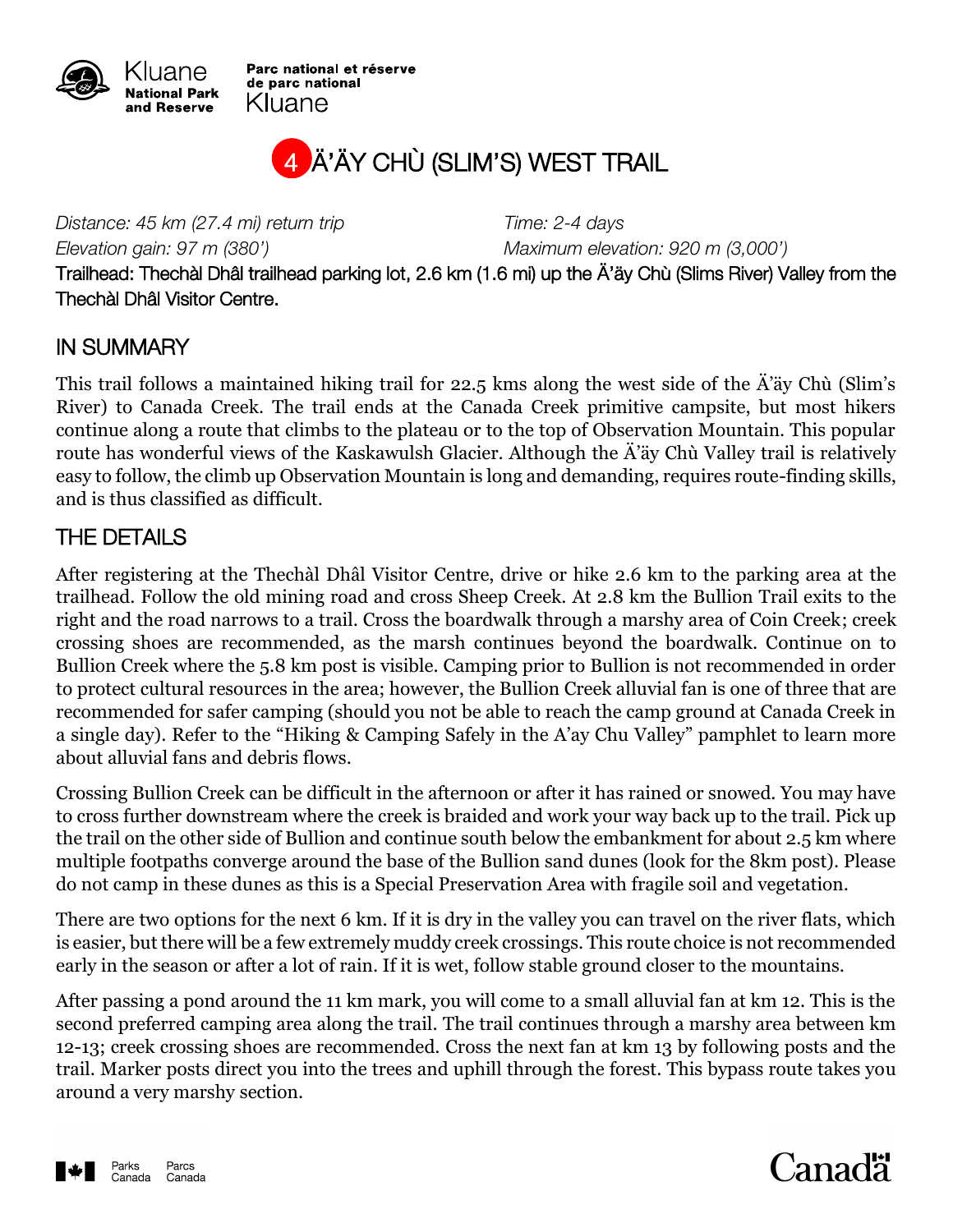Follow the trail to the large alluvial fan at km 14.3 on the pamphlet map—this is the third and last of the preferred camping areas along the trail. Rock cairns will lead you directly across the fan: look for a faint path that is loosely lined with rocks leading through a brushy section of stunted spruce trees. You will pass the 15.4 km marker as you drop off the fan. Continue to follow the obvious trail through the forest for the next 1.5 kms.

Exiting the forest you reach another small fan at 17 km. Posts and rock cairns direct you along the fan to where it drops down at the 17.8 km post. The trail climbs around a marshy area and continues through the forest crossing another debris flow. You emerge at a boardwalk at km 18.5.

The trail now climbs up steep hills and follows a narrow path above the cliffs. It is the most difficult section of the trail and can make for a long end of the day. Do not try to travel along the river on this section as the trail avoids hazardous areas of quick mud. After climbing to the 21.2 km post, the trail descends down to the primitive campsite and the 22.5 km post on the flats.

### ADDITIONAL OPTION:

## C OBSERVATION MOUNTAIN PLATEAU/SUMMIT ROUTE

*Distance: 19 km (12 mi) return trip Time: 1-2 days*

*Elevation gain: 1,291 m (4,235') Maximum elevation: 2,114 m (6,300')*

A route is not a trail. Routes are not marked with signs or maintained in any manner. The route described here is only a suggestion that may help guide you on your trip. Self-reliance and wilderness travel experience are essential, including excellent route finding skills, map and compass skills. It is the responsibility of individual hikers who choose to follow such routes to adequately prepare and be prepared to rely on themselves.

From the primitive campsite, travel south towards the toe of the Kaskawulsh glacier. You will reach the section of Canada Creek where it braids as it enters the Ä'äy Chù River. This is often the best place to cross. After crossing Canada Creek, head west towards the base of Observation Mountain then continue west (upstream) up Canada Creek, until you get to Columbia Creek flowing out of the southwest into Canada Creek (about 4 kms). The cliffs around Columbia Creek are very good places to see mountain goats.

Follow along the left side of Columbia Creek for about 1 km until you notice a game trail heading up the slope to your left, just prior to a cliff face that drops down to the creek. You might have to cross Colombia Creek a few times along the way due to recent erosion and if the water is high. A few cairns will guide you to the start of the game trail, which may be easy to miss. Follow this game trail up onto a steep narrow ridge into the alpine. This is one of the easier routes up onto Observation Mountain.

Remain on the ridges for the ascent and especially on your descent off the mountain (remember which ridge you ascended for your hike back down). This route will take you to a large open alpine saddle or plateau. Continuing due south to the end of the plateau will bring you to a spectacular view of the South Arm of the Kaskawulsh Glacier. To the east is the peak of Observation Mountain from which there are panoramic views of the Ä'äy Chù and Kaskawalsh Valleys. It is not necessary to climb right to the top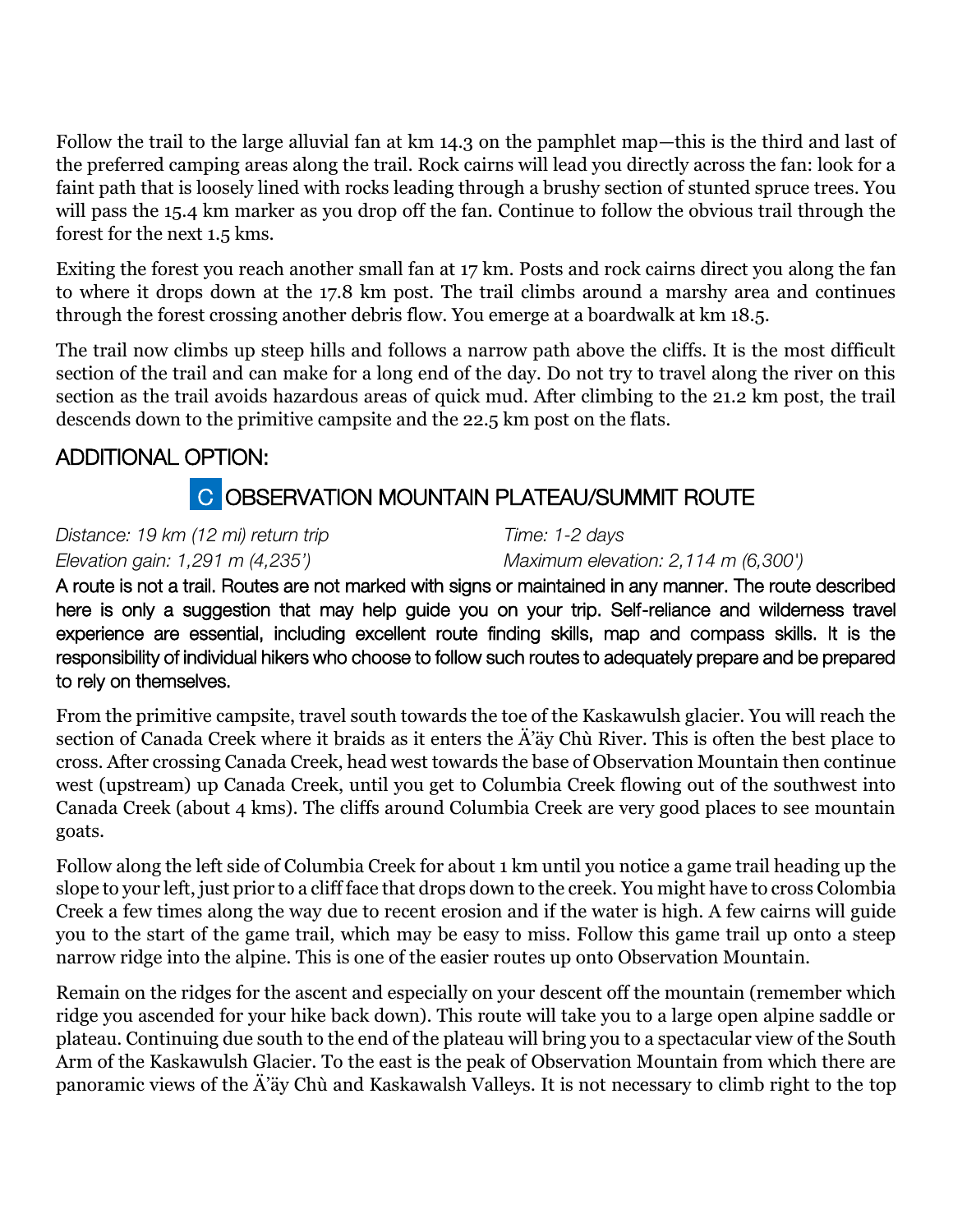Observation for a view of the Kaskawulsh glacier as it can be seen from the edge of the plateau. It is best to return via the same ridges recommended for the ascent.

### WHAT YOU NEED TO KNOW

The primitive campground is used heavily so please minimize your impact on this area. There is an outhouse and water from a nearby stream. Campfires are not permitted in the Ä'äy Chù Valley. Backcountry users are reminded to bring a stove and fuel for cooking. Tents may be set up in the cleared areas in the trees on the small hill just before descending to the fire pit, or in the trees near the outhouse. Please use established trails to prevent erosion and damage to fragile vegetation.

Unfortunately, cases of giardia have been reported in the Ä'äy Chù Valley, so water boiling, tablets or filters are recommended.

Good boots are useful for Observation Mountain and gaiters are handy for the alpine snow and deep mud on some of the flats; a hiking pole is recommended for descending Observation Mountain and is useful for creek crossings.

Creeks in the valley will vary in size dramatically even over the course of a day (especially in spring) and as a general rule creeks are lowest and easiest to cross in the early morning; see Park staff for more information on creek crossings.

For all overnight trips in the park Approved Bear Resistant Food Canisters are mandatory (see:http://www.igbconline.org/index.php/safety-in-grizzly-country/bear-resistant-products/igbc-certified-bearresistant-products) and a Wilderness Permit is required, both can be obtained from the Kluane National Park and Reserve Visitor Centre in Haines Junction or the Thechàl Dhâl Visitor Centre. For more information, please call 867-634-7207.

Bear sightings are common in the area. Review recommendations for travel within the **YOU ARE IN BEAR COUNTRY** brochure. All bear sightings should be reported to the staff at the Visitor Centre.

Cellular telephones do not work in most of the park. Satellite phones or satellite messaging devices are strongly recommended. **For emergencies please call 1-780-852-3100.**

Using a topographic map at a 1:50,000 scale is highly recommended: Slim's River / Ä'äy Chù 115 B/15.